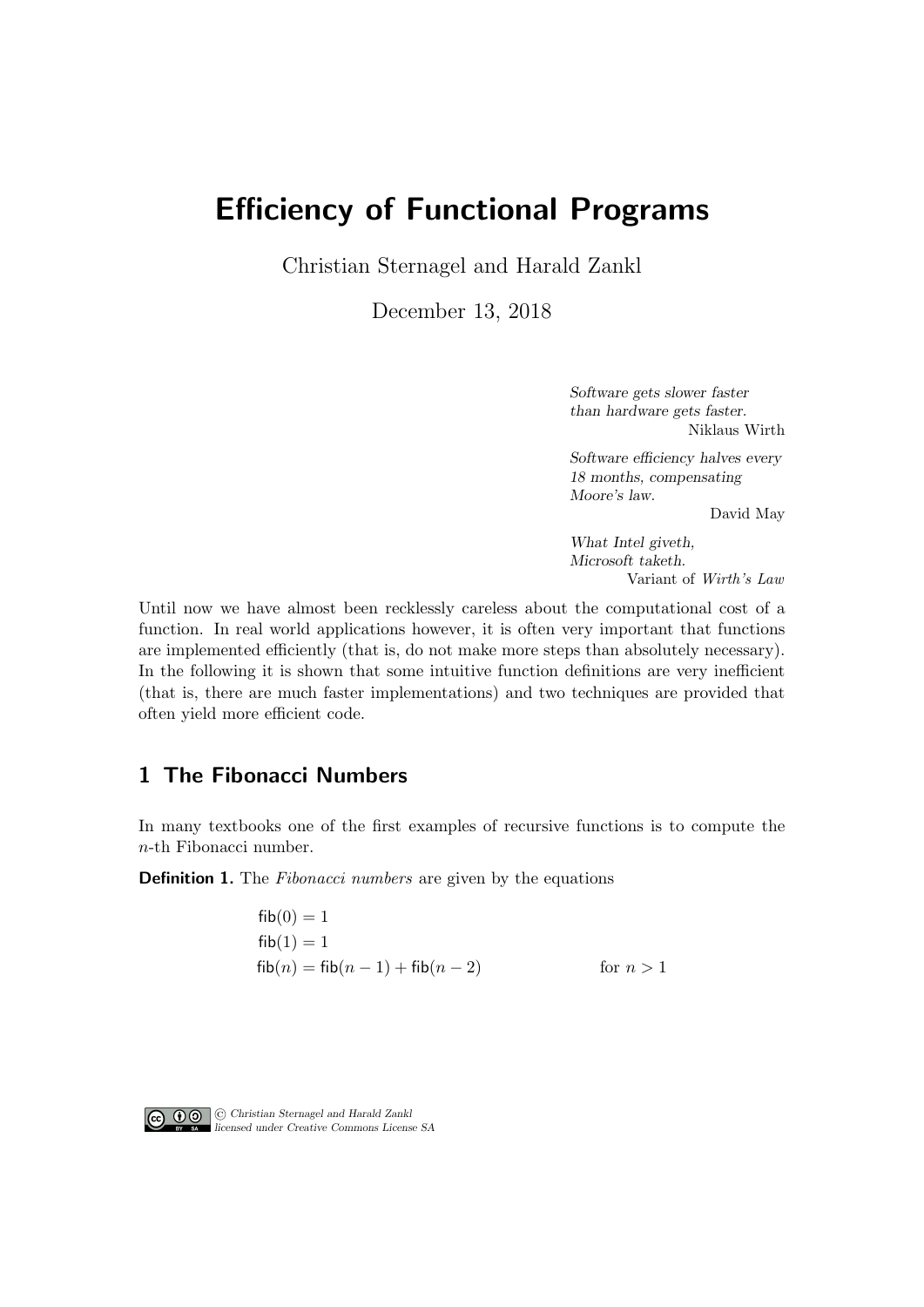A straightforward implementation in Haskell can directly be inferred:

fib  $n \mid n \leq 1 = 1$ | otherwise = fib  $(n-1)$  + fib  $(n-2)$ 

Using the above definition of fib, the computation of the  $n$ -th Fibonacci number does need an exponential (with respect to  $n$ ) number of recursive calls. More precisely, 2 · fib  $n-1$  calls to fib are needed in order to compute fib n. This can be proved by induction on  $n$ . Notice that there are two base cases, since the recursion stops either at 1 or at 0.

**Lemma 1.1.** To compute the n-th Fibonacci number  $2 \cdot$  fib  $n - 1$  calls to the function fib are needed.

#### Proof.

- **Base Case**  $(n = 0)$ . To evaluate fib 0, one call to fib is needed. Since the 0<sup>th</sup> Fibonacci number is 1 this concludes the first base case.
- **Base Case**  $(n = 1)$ . Also to evaluate fib 1, one call to fib is needed. Since the 1<sup>st</sup> Fibonacci number is 1 this concludes the second base case.
- **Step Case**  $(n = m + 2)$ . The IHs are that the number of calls to fib when computing  $fib(m+1)$  equals  $2 \cdot fib(m+1)-1$  and the number of calls to fib when computing fib m equals 2 · fib  $m-1$ . It is easily observed that the number of calls to fib when computing  $fib(m+2)$  is equal to the number of calls needed for  $fib(m+1)$ plus the number of calls needed for  $f$ ib m plus 1. Hence

$$
(2 \cdot \text{fib}(m+1) - 1) + (2 \cdot \text{fib } m - 1) + 1 = 2 \cdot (\text{fib}(m+1) + \text{fib } m) - 1
$$
  
= 2 \cdot (\text{fib}(m+2)) - 1

It remains to be shown that  $2 \cdot$  fib  $n - 1$  is an exponential number with respect to n. Since 2 $\cdot$  fib  $n-1 \geq$  fib n it suffices if fib  $n \geq 2^{C \cdot n}$  for some constant C and sufficiently large n. This can be shown by the following derivation:

$$
fib n = fib(n - 1) + fib(n - 2)
$$
 (definition of fib)  
\n
$$
= fib(n - 2) + fib(n - 3) + fib(n - 2)
$$
 (definition of fib)  
\n
$$
= 2 \cdot fib(n - 2) + fib(n - 3)
$$
  
\n
$$
\ge 2 \cdot fib(n - 2)
$$
  
\n
$$
\ge 2 \cdot (2 \cdot fib(n - 2 - 2))
$$
  
\n
$$
= 4 \cdot (fib(n - 4))
$$
  
\n
$$
\ge 4 \cdot (2 \cdot fib(n - 4 - 2))
$$
  
\n
$$
\ge 2^{k} \cdot fib(n - 2 \cdot k)
$$
 (definition of fib)  
\n
$$
(definition of fib)
$$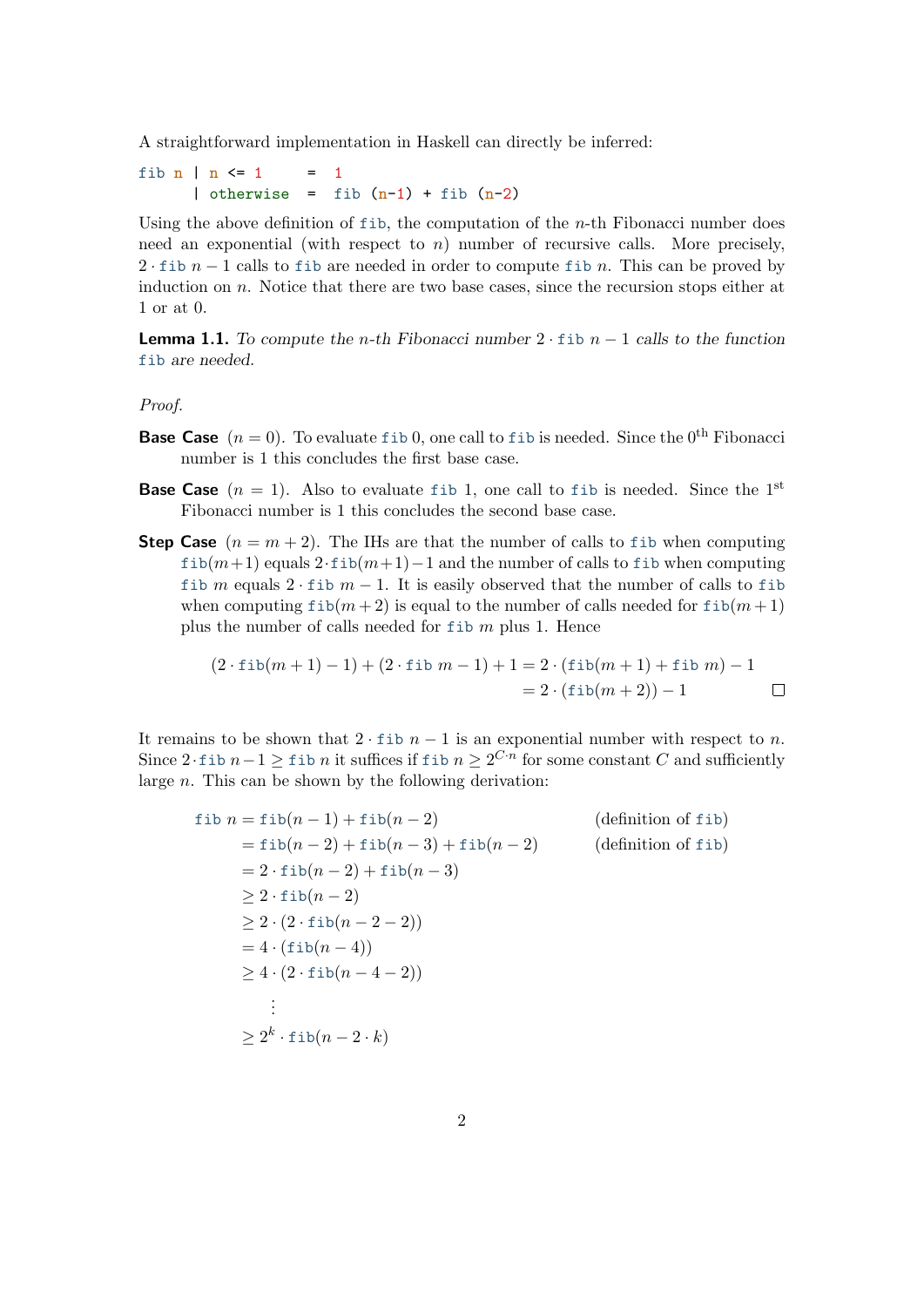for  $n > 1$  and  $n - 2 \cdot k \ge 0$ . If n is even, a base case is reached at  $n - 2 \cdot k = 0$ , otherwise at  $n-2 \cdot k = 1$ . In both cases  $k = n/2$  (using integer division). Since fib  $0 =$  fib  $1 = 1$ , the result fib  $n \geq 2^{n/2}$  is obtained. This inefficiency stems from the fact that work is repeated unnecessarily. For example to compute fib 3, fib 2 and fib 1 are computed. Then to compute fib 2, fib 1 (again) and fib 0 are computed. Hence, fib 1 is computed twice, repeating work that has already been done. In order to make the implementation of fib more efficient, results that are needed later on in the computation have to be stored somehow.

## 2 Tupling

One technique that can be used to maintain intermediate results is called tupling. Consider for example the function

fibpair n | n <= 0 = (0, 1) | otherwise = (f2, f1 + f2) where (f1, f2) = fibpair (n - 1)

Since there is just a single recursive call to fibpair in the function body and the argument  $(n)$  is reduced by 1, it is clearly the case that only a linear number of recursive function calls is needed. Furthermore, fibpair can be used to compute the  $n$ -th Fibonacci number.

<span id="page-2-0"></span>**Lemma 2.1.** The two components of the result of fibpair  $(n + 1)$  are the n-th and  $(n + 1)$ -st Fibonacci numbers, that is,

$$
fibpair (n+1) = (fib n, fib (n+1))
$$

for  $n \geqslant 0$ .

Proof.

**Base Case**  $(n = 0)$ . fibpair  $1 = (1, 1) = ($ fib 0, fib 1).

**Step Case**  $(n = m + 1)$ . The IH is that fibpair  $(m + 1) =$  (fib m, fib  $(m + 1)$ ). We have to show fibpair  $(m+2) = ($ fib  $(m+1),$  fib  $(m+2)$ ). The proof concludes by the derivation:

$$
\begin{aligned} \text{fibpair } (m+2) &= (f_2, f_1 + f_2) \quad \text{(with } (f_1, f_2) = \text{fibpair } (m+1)) \\ & \stackrel{\text{III}}{=} (\text{fib } (m+1), \text{fib } m + \text{fib } (m+1)) \\ &= (\text{fib } (m+1), \text{fib } (m+2)). \end{aligned} \qquad \qquad \Box
$$

Lemma 2.2. The function fibpair can be used to implement fib as follows:

fib = snd . fibpair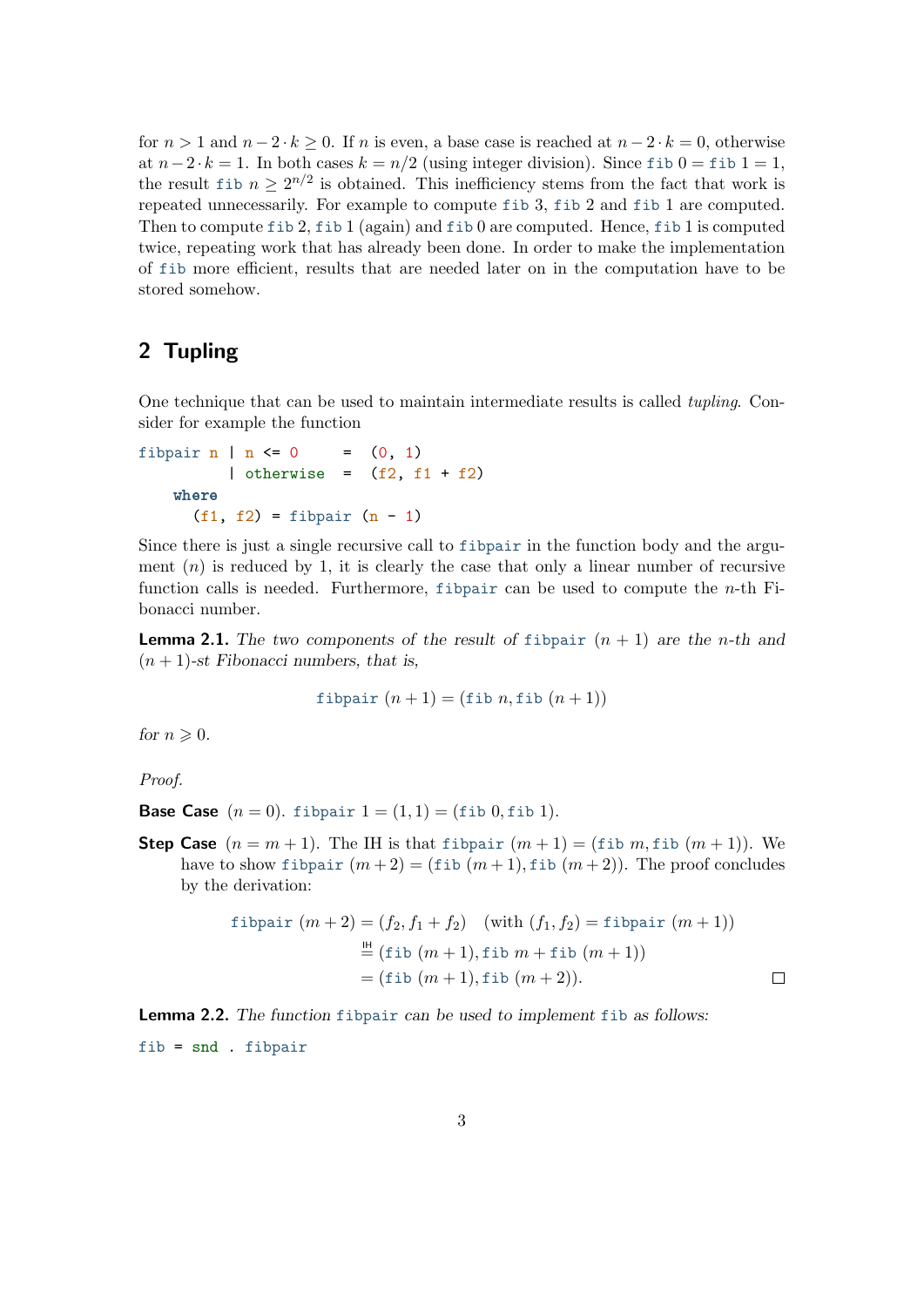*Proof.* From Lemma [2.1](#page-2-0) it is known that fibpair  $n = (\text{fib}(n-1), \text{fib } n)$ , that is, for  $n > 0$  the second component is the *n*-th Fibonacci number. Since fibpair  $0 = (0, 1)$ , also for  $n = 0$ , the second component is the *n*-th Fibonacci number.  $\Box$ 

In general, tupling is used to modify existing functions in a way that they return more than one result, aiming at a more efficient implementation. Consider for example a function average, computing the average of the elements of an integer list. Therefore, the sum of all elements and the number of elements is needed. This could be implemented as

#### average  $xs = sum xs'div' length xs$

However, in this case the list xs is traversed twice, once to compute the sum, and a second time to compute the length of the list. This could be combined into the function

```
sumlen [] = (0, 0)
sumlen (x:xs) = (s + x, 1 + 1)where
     (s, 1) = sumlen xs
```
Then average can be implemented by

average  $xs = s$  div  $l$ where  $(s, 1)$  = sumlen xs

#### 3 Tail Recursion

A special kind of recursion is tail recursion. A function is said to be tail recursive, if any recursive call is the *last* thing that happens.<sup>[1](#page-3-0)</sup> This kind of recursion is special, since it can automatically be transformed (by the compiler) into a loop that only needs constant stack space. Therefore, tail recursive functions are sometimes also called iterative.

On a standard computer the function stack (or call stack, or execution stack) stores information about a function call until it is finished. Hence at the call, information is pushed on top of the stack and as the function finishes, popped off the stack. However, if a recursive call occurs within a function call, then the information for this call is pushed on top of the stack before popping the former call. If the recursive call again causes a recursive call, additional call information is pushed on top of the stack. This continues until the last recursive call, after which the call information can be popped one after the other computing the result of the function. Hence the used stack space depends on the size of the input, for example, a recursive function on a list containing 100,000

<span id="page-3-0"></span><sup>&</sup>lt;sup>1</sup>Note that as a consequence there can be at most one recursive call.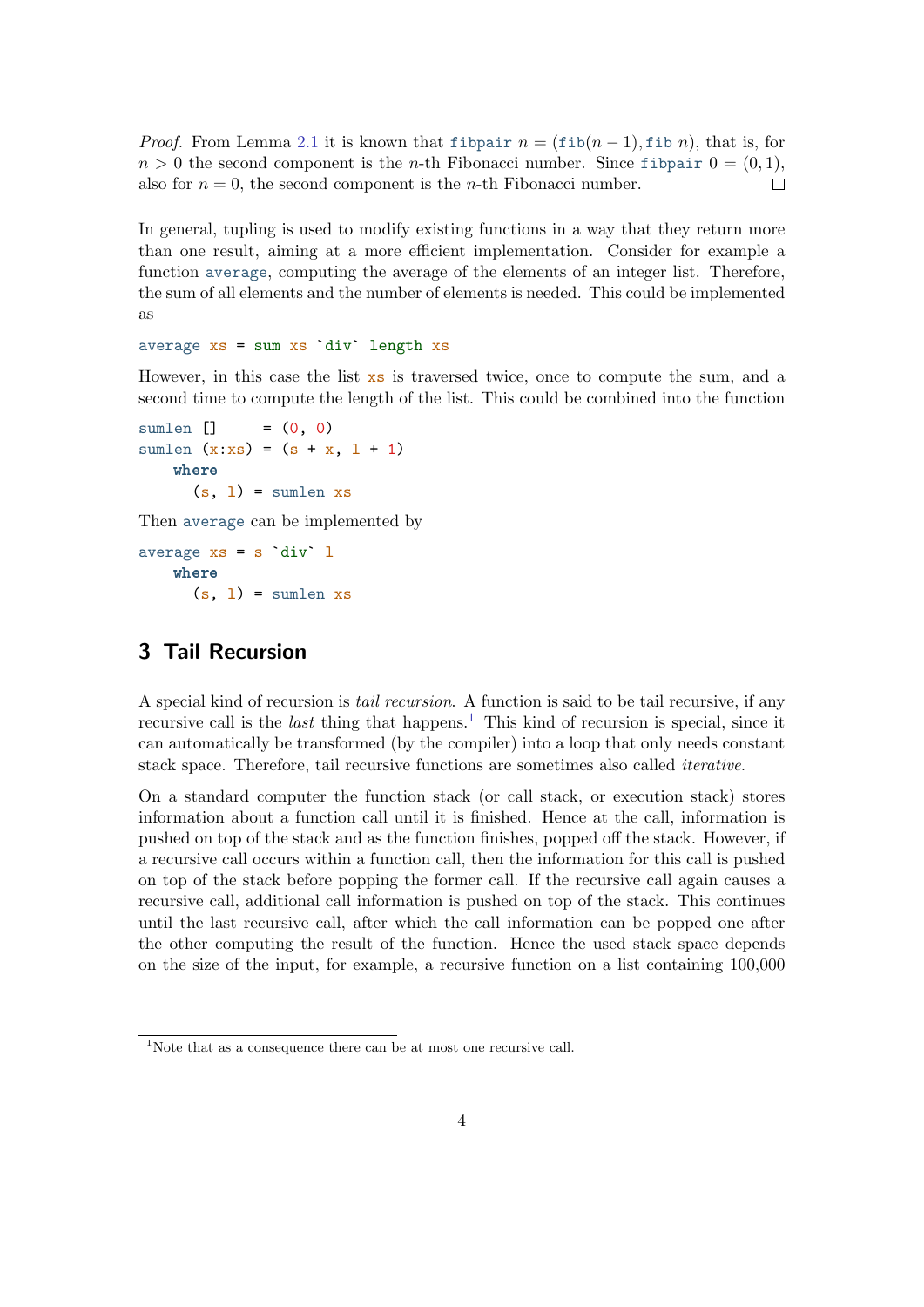elements, will push 100,000 entries on top of the stack before removing anything. If the stack grows too big, a stack overflow is generated and the program is aborted.<sup>[2](#page-4-0)</sup>

Tail recursion does circumvent this problem, since a tail recursive function can be automatically transformed into machine code using only constant stack space. The concept from the next section will give us the means to write tail recursive functions.

### 4 Parameter Accumulation

For tupling, the idea was to introduce additional result values to a function. In parameter accumulation the idea is to introduce new parameters that are used to transfer intermediate results between function calls. In this way, often tail recursive variants of existing functions can be achieved. E.g., the above sumlen is not tail recursive (after the recursive call additions are performed and a pair is constructed). Consider the following implementation

```
sumlenAcc s l [] = (s, 1)sumlenAcc s 1 (x:xs) = sumlenAcc (s + x) (1 + 1) xssumlen xs = sumlenAcc 0 0 xswhich can also be written as
sumlen = s100where
     sl s 1 [] = (s, 1)sl s l (x:xs) = sl (s + x) (1 + 1) xs
```
The second variant is used more often in this lecture since most of the time the auxiliary functions are not needed anywhere else. Note however that even though sumlen is tail-recursive, calling it on a large list, will result in a tremendous amount of memory being used (e.g., for a list with 100,000,000 elements 20GB of RAM will not suffice). This is called a *memory leak*. The reason is the lazy evaluation strategy of Haskell. In every strict language the above definition will not result in a memory leak. Under lazy evaluation however, the expressions  $s + x$  and  $1 + 1$  are not evaluated immediately, but rather stored unevaluated as thunks. As soon as we use the result of sumlen, these thunks are evaluated. This means that huge thunks of unevaluated expressions are built, for the list [1..100000000]:

$$
0 + 1 + 2 + 3 + \cdots + 100000000
$$

<span id="page-4-0"></span><sup>2</sup>That said, Haskell is special in that it does not use a conventional call stack. As a consequence, stack overflows are much less frequent than in other languages. However, we will see another form of memory problem that are specific to Haskell later.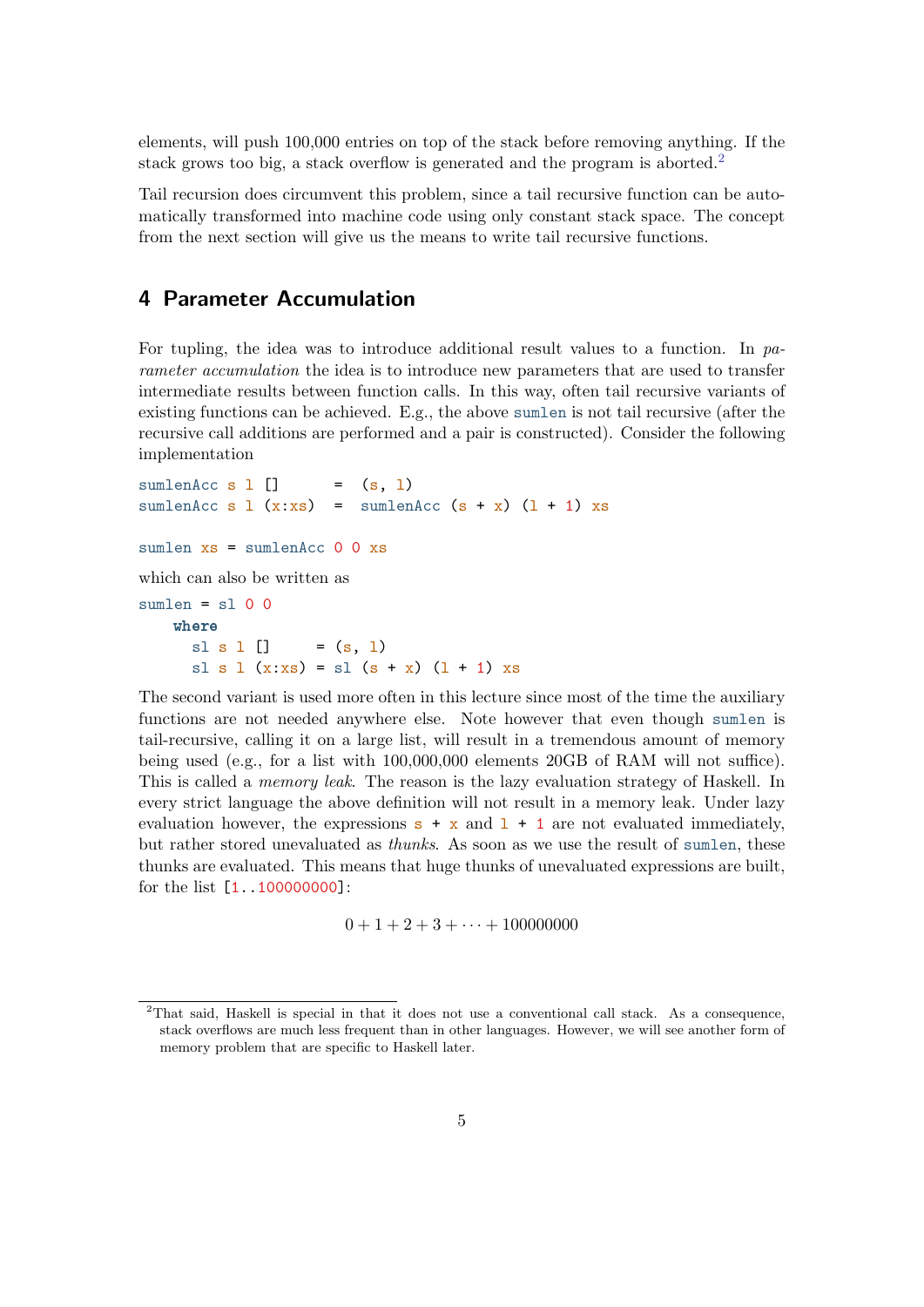for the sum, and

$$
0+\underbrace{1+1+1+\cdots+1}_{100000000 \text{ times}}
$$

for the length. The difference is between storing two single integers for strict evaluation and two thunks of 100000001 integers each (at least 800MB for 32 bit Ints, but typically much much more) for lazy evaluation. For the moment we will just disregard the actual evaluation strategy of Haskell, but note that there are possibilities to enforce strict evaluation in Haskell in order to avoid memory leaks.

#### 5 Linear vs. Quadratic Complexity

In this section we demonstrate that for large values of  $n$  it can already be problematic if a function runs in time  $O(n^2)$ .

Consider the append function for lists

 $\begin{bmatrix} 1 & ++ys & = & ys \end{bmatrix}$  $(x:xs)$  ++  $ys = x : (xs + ys)$ 

Obviously this function takes linear time in the size of its first parameter, which is harmless. More precisely if xs has n elements, then xs ++ ys takes  $n + 1$  computation steps (do not forget the base case, that is, when  $xs = []$ ).

Let us in addition consider the function

$$
\begin{array}{rcl}\n\text{reverse} & \text{[]} & = & \text{[]} \\
\text{reverse} & \text{x:xs} & = & \text{reverse} & \text{xs} + \text{ [x]} \\
\end{array}
$$

which calls itself and '<sup>++'</sup> linearly often. While this might also look harmless (at first sight), it definitely is not. What happens is the following. The function '++' is called linearly often but has linear complexity itself, resulting in a quadratic complexity in total. This can be seen if we evaluate reverse  $[1 \dots n]$  as follows:

reverse 
$$
[1, ..., n] \rightarrow^{n+1} (((([] + [n]) + [n-1]) + [n-2]) + \cdots) + [1]
$$
  
\n $\rightarrow^1 ((([n] + [n-1]) + [n-2]) + \cdots) + [1]$   
\n $\rightarrow^2 (([n, n-1] + [n-2]) + \cdots) + [1]$   
\n $\rightarrow^3 ([n, n-1, n-2] + \cdots) + [1]$   
\n $\vdots$   
\n $\rightarrow^n [n, n-1, n-2, \ldots, 1]$ 

Hence in total we have

$$
(n+1) + 1 + 2 + 3 + \dots + n = (n+1) + \frac{n \cdot (n+1)}{2}
$$

$$
= \frac{(n+1) \cdot (n+2)}{2} \in O(n^2)
$$